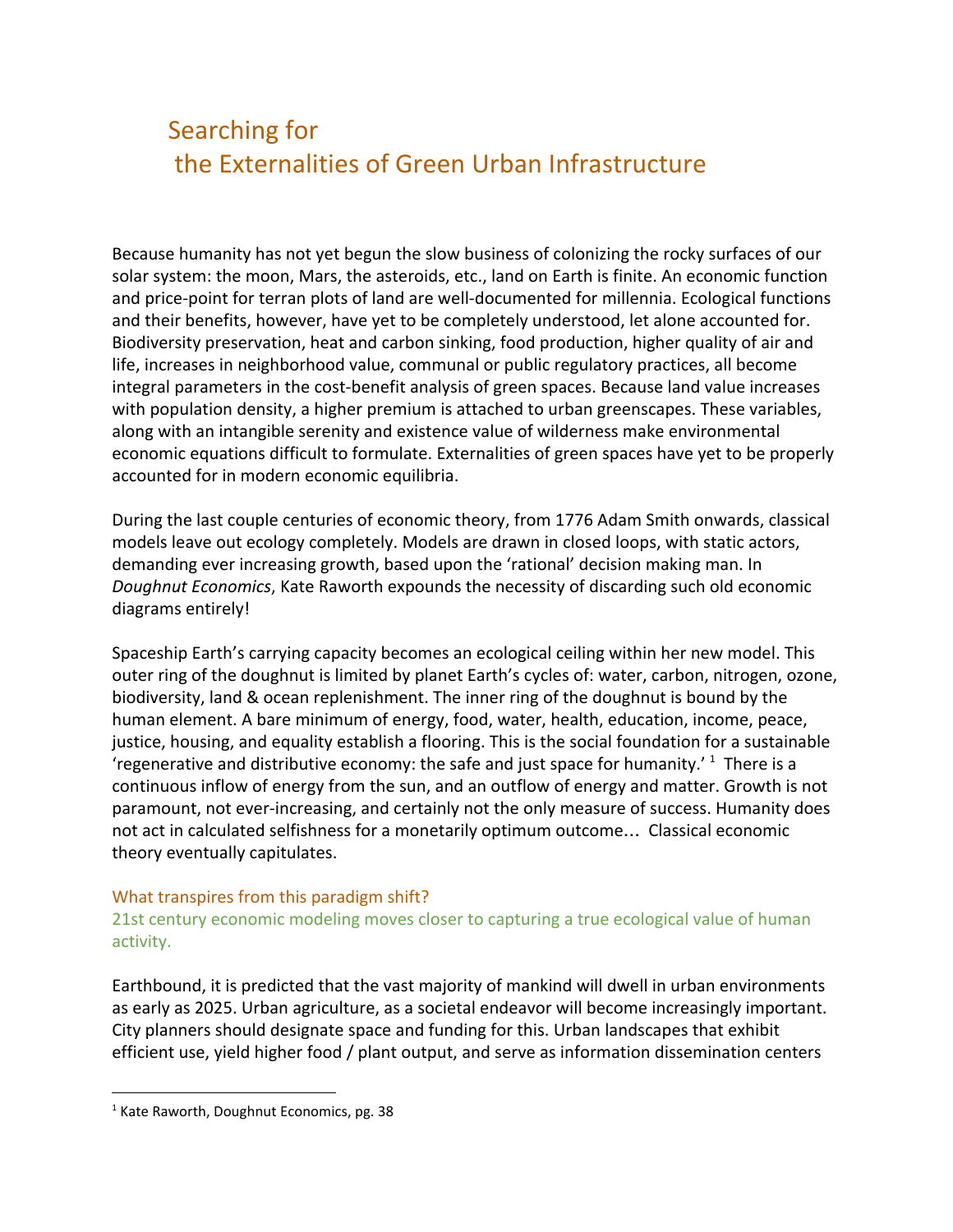will also grow, incubated within the growing number of cities. Sustainable development augments a circular set of efficiencies through urban agriculture that ensure economic and food security while, at the same time, underscore a verdant "social consciousness" that accounts for ecology.

Wetlands, coastal scenic regions, critical habitat for wild plants and animals, and spiritual / recreational open lands have a 'special environmental value.' In the United States, a federal, state, or local policy deliberates land-use decisions. Private investors or landowners may wish to develop an ecologically valuable parcel of land. Field & Field tabulate a net present value to either develop or preserve this parcel of land. Their calculation shows that, while pure preservation is most in the interest of the public, private owners would lose the opportunity cost of improving the land. A restricted land use policy can be forged that off-sets this amount, while preserving the ecological value. Further, they suggest a conservation group or the community may unite in order to protect that value by purchasing the parcel of land, development rights, or by rewriting zoning and ordinance laws.<sup>2</sup>

Typically, parcels of ecologically valuable earth: lakes and rivers, grazing fields, forests, etc. are mined for natural resources above and beyond their replenishing rates. Too much fishing, herding, or deforestation leads to the 'Tragedy of the Commons.' This happens all too often, and rapidly, as an urban density expands to its surroundings. 2009 Nobel prize winner, Elinor Ostrom, found real-life solutions to this tragedy. Voluntary communities that managed natural resource commons operated by mandating policies, fees, and subscriptions between the Nash equilibrium and a co-operative solution succeeded. Turkish inshore fisheries, Maine USA lobster catchers, and Midwestern US farmers' irrigation schemes- all formed stewardship communities to protect their environmental commons.<sup>3</sup> They collectively agreed upon rules and punitive sanctions. Ostrom found these guardian communities' stewardship outperformed state and markets in protecting and harvesting Earth's resources.

A dearth of green cityscapes, due to the demands of population density and development, make the price of urban ecological preservation heavier. Maintaining these sanctuaries seems costly because the true cost and complete benefit of the positive externality of green spaces are not properly modelled. Disjointed estimates, like McPherson's Chicago accounting of urban forests, Rosenberger & Stanley's 2007 meta-analysis of recreation space elasticity, Specht's lateral synergies of urban agriculture, several scholars' estimates of air quality, Ugai Takao's green roof points, etc. elude to the complexity of this problem.

In order to contribute to this body of literature, we hope to summarize background literature related to urban agricultural amenities, or rather endeavors that may be undertaken simultaneously at a single site in order to establish a value add regression. These "amenities" might be divided into the following non-exclusive (or exhaustive) categories:

<sup>2</sup> B. Field, Martha Field, *Environmental Economics* pg. 367-8.

<sup>3</sup> Nick Hanley, et. al. *Environmental Economics* pg. 140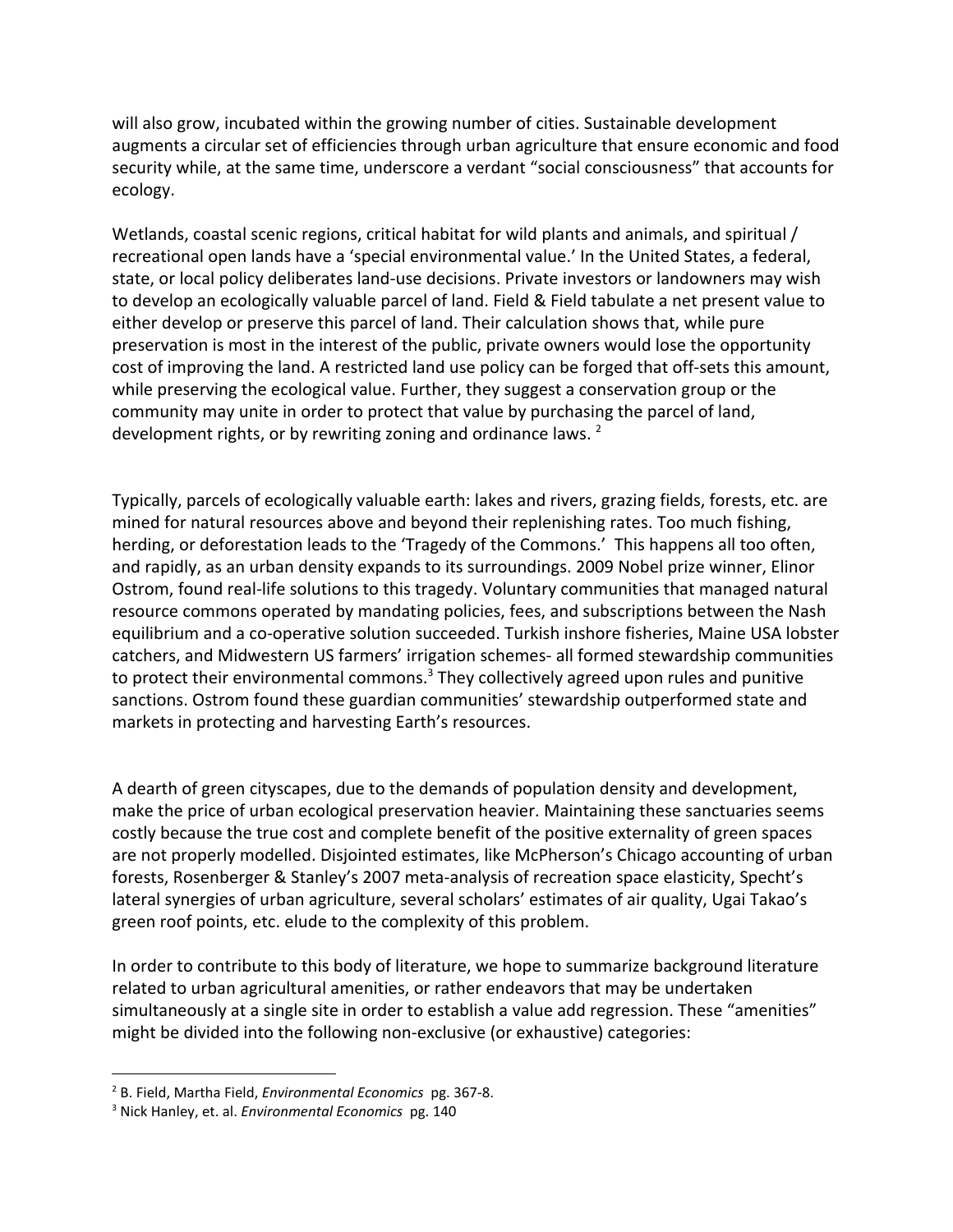| <b>Urban Agriculture</b> |                                                      | <b>Descriptors</b>                   |                |            | <b>Requirements</b> |                |
|--------------------------|------------------------------------------------------|--------------------------------------|----------------|------------|---------------------|----------------|
| <b>Type</b>              | <b>Products</b>                                      | <b>Externality</b>                   | Prominence     | Locations  | Land                | Capital        |
| Horticulture             | fruits, vegetables, flowers,<br>herbs, spice plants  | novel ethnic flavors                 | 5              | core       | small               | $\mathbf{1}$   |
| Apiculture               | bees, honey, wax                                     | pollenization                        | 3              | peri-urban | small               | 3              |
|                          |                                                      |                                      |                |            |                     |                |
| Vermiculture             | Worms, compost creation; silk                        | fertilizer; recycling                | $\overline{2}$ | core       | small               | $\overline{2}$ |
| mycoculture              | mushrooms                                            | decomposer                           | $\mathbf{1}$   | core       | small               | $\overline{2}$ |
| Poultry                  | chicken, eggs                                        | sustainability                       | $\overline{4}$ | peri-urban | medium              | 4              |
| <b>Small livestock</b>   | rabbits, rodents, goats                              | organic waste sink                   | 3              | peri-urban | medium              | 4              |
|                          |                                                      |                                      |                |            |                     |                |
| Hydroponics              | fish, frogs, flowers, fruit                          | circular economy                     | $\overline{4}$ | peri-urban | medium              | 3              |
| Aqua-terra<br>farming    | fish-breeding, rice-like grains                      | circular economy                     | 2              | peri-urban | medium              | 3              |
| Arboriculture            | trees, ornamental plants,<br>berries, wood           | tourism                              | $\mathbf{1}$   | periphery  | medium              | 4              |
|                          |                                                      |                                      |                |            |                     |                |
| substitute crop          | water treatment                                      | natural pest<br>prevention           | 3              | periphery  | large               | 4              |
| Agroculture              | natural bio-engineering; crops;<br>ornamental plants | ecology<br>preservation,<br>research | $\overline{2}$ | boundary   | large               | 4              |
| Forestry                 | wildlife preserve, biodiversity                      | eco-system<br>creation, tourism      | 3              | boundary   | large               | 5              |
| Large livestock          | cows, milk, beef, pigs                               | fertilizer, organic<br>waste sink    | 3              | boundary   | large               | 5              |

Using Taylor and Lovell's divisions:

of small (< 20m sq), medium (<50 m sq), large (<100 m sq), and very large (>100 m sq)

plot sizes within the City of Chicago as identified through the visual analysis of high-resolution aerial images, 428 single-plot vacant lot gardens were located in 2012. It is feasible for a small,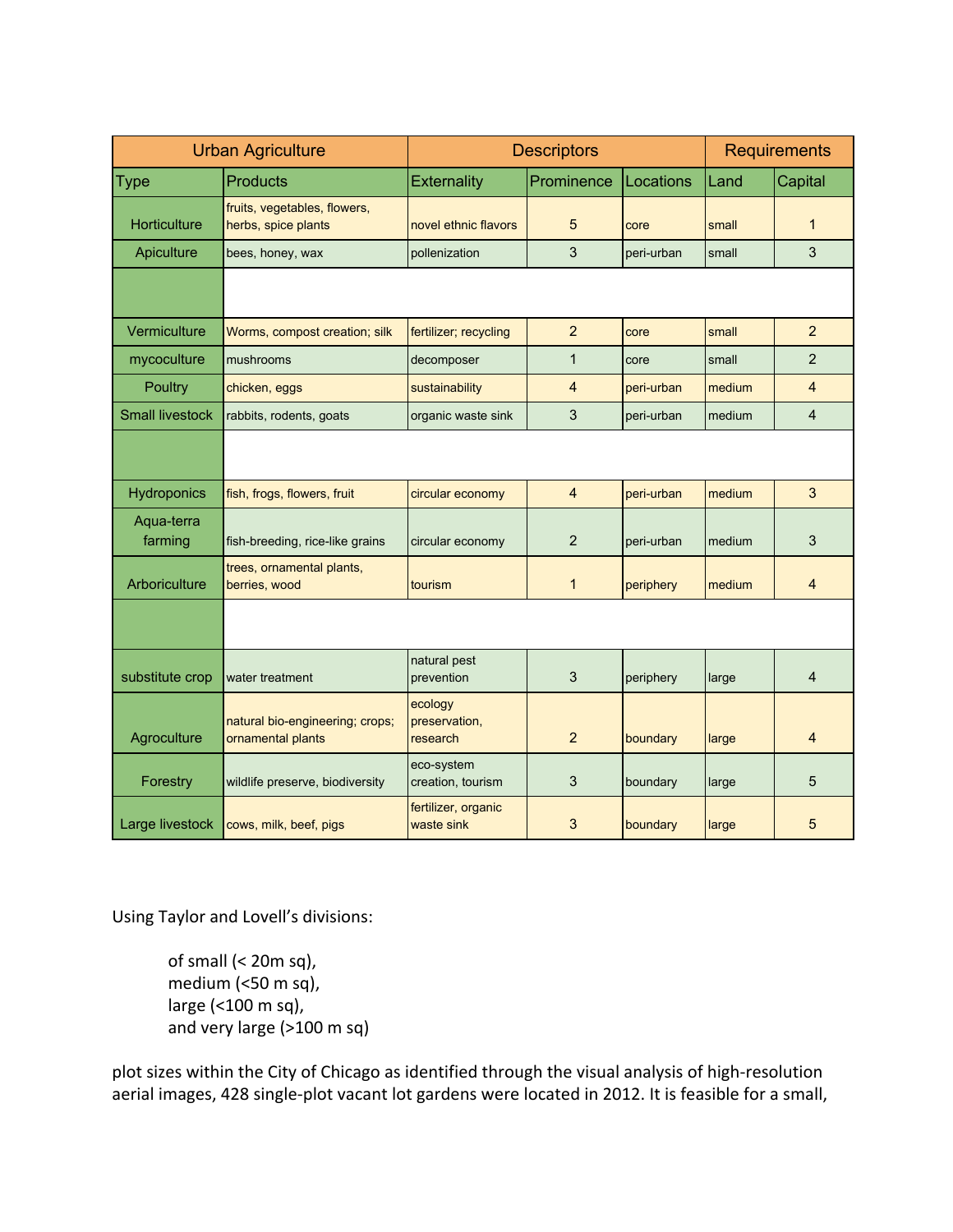single sized urban plot to specialize in more than one type / category of urban agriculture listed above. In fact, where the land requirement is small - medium, a number of agricultural products can be grown, and therefore, priced. Because a full ecological accounting would be too difficult of a calculation as a dependent variable, we may use base-line externality constants. An overall price - value for the site may then serve as a dependent variable.

Positive independent variables may include:

- Biodiversity preservation,
- heat and carbon sinking,
- food production / agricultural output value
- increased quality of air
- recreational / increased quality of life
- potential rise in neighborhood housing value

Negative independent variance is based upon:

- cost of communal or public regulatory practices
- cost of land , ie. the opportunity cost
- cost of operations (for initial & secondary endeavor)

## Forested Lands: Arboriculture as an example of city peripheral farming

51% of US forested lands are privately owned. Keohane discusses how to calculate an ideal point to harvest timber via: the mean annual increment, the Wicksell rotation, and the Faustmann Rotation… all of which use a marginal cost-benefit equation based upon volume. Forest externalities are acknowledged. Keohane cites a Victoria, Australia study that accounted for watershed protection and carbon sequestration. That analysis concluded that the 'standing tree benefits' were so high that the forest should never be harvested.<sup>4</sup>

Scherr et al. produce estimates of non-timber forest products (NTFP). Hanley et al. state that 53% of Earth's forested land falls within the borders of five countries: Russia, Brazil, Canada, USA, and China. During the 1990s, 16 million hectares of forested land were lost each year! Between 2000-2010, the rate of deforestation decreased slightly to 13 million hectares / year. Their calculations of the optimal area of natural forest for a region require significant revision. Simply accounting for local and global benefits do not at all address the externalities enumerated above.<sup>5</sup> Both Keohane and Hanley use present value discount rates in their equations. Neither attempt, at all, to parameterize increased biodiversity, air quality, or human life positive gains.

<sup>4</sup> Nathaniel Keohane *Markets and the Environment pg. 108*

<sup>5</sup> Hanley et al. *Environmental Economics* pg. 206